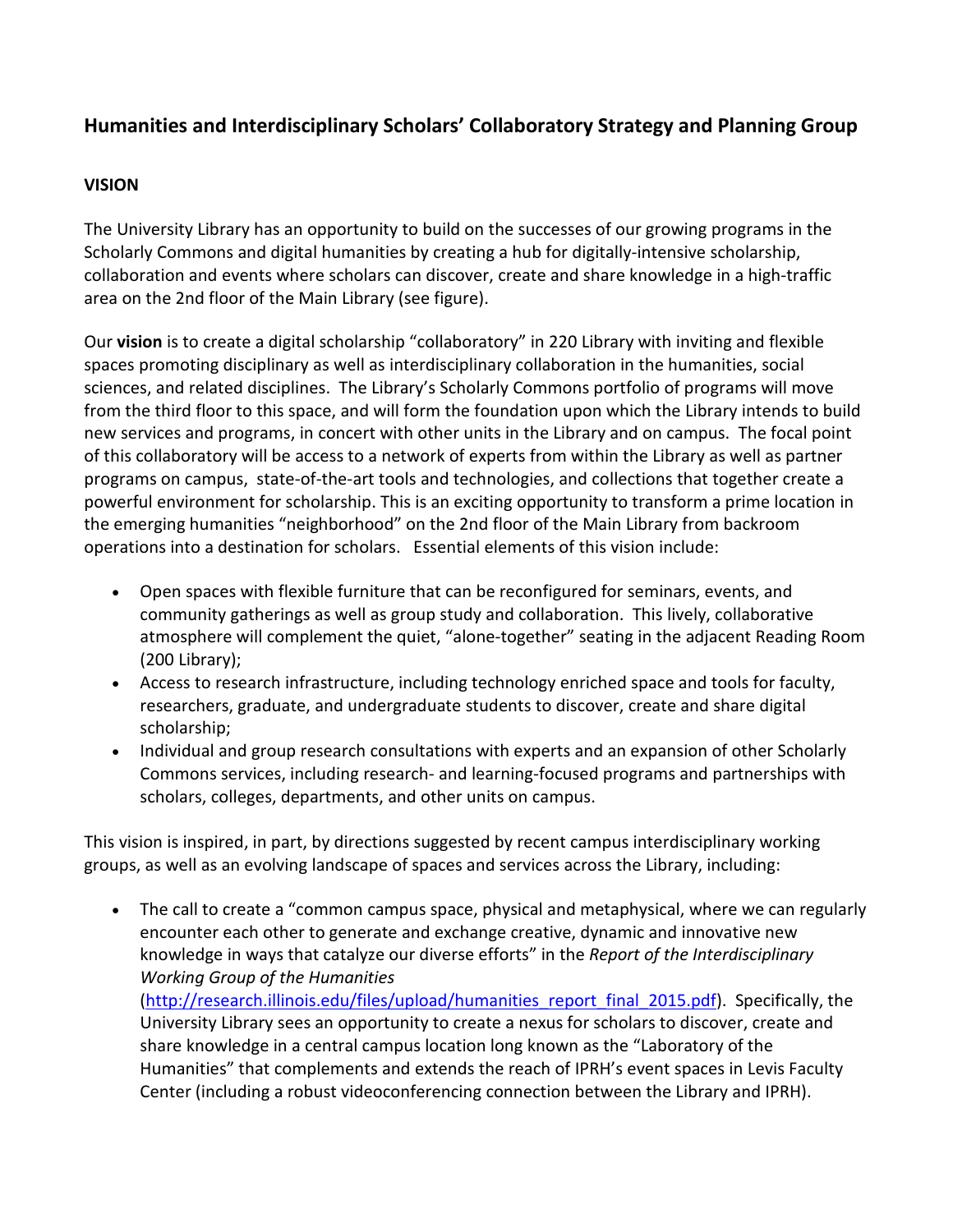- The interdisciplinary, data-driven paradigm described in the final report of the Social and Behavioral Sciences Interdisciplinary Working Group [\(https://research.illinois.edu/sites/research.illinois.edu/files/upload/sbsiwg\\_-\\_final\\_report.pdf\)](https://research.illinois.edu/sites/research.illinois.edu/files/upload/sbsiwg_-_final_report.pdf) which proposes creating interdisciplinary research groups on topics like behavior change, the impact of technology on society, and human sociogenomics, and establishing a research incubator to support grants in these areas. Interdisciplinary social science research requires library involvement above and beyond the support that researchers can generally expect from the library affiliated with their departments and the University Library has the potential to further develop its role as a nexus for interdisciplinary digital scholarship by further developing the programs established in the Scholarly Commons.
- Existing Library and campus collaborations that focus on the integration of digital content and expertise into research and learning in areas such as digital humanities, and the rich potential for future synergies, for example, with the Campus Design Center. We see the potential to transform the 220 space into a "hub" of expertise that is focused on supporting and furthering interdisciplinary digital scholarship across a broad range of individual researchers and groups on campus. A first step in that transformation is to re-situate the programs of the Scholarly Commons in the 220 space, and develop a vision for further integrating those programs with Library services and expertise in the humanities, social sciences, and interdisciplinary areas, as well as related programs in the Library's Offices of User Services and Research.

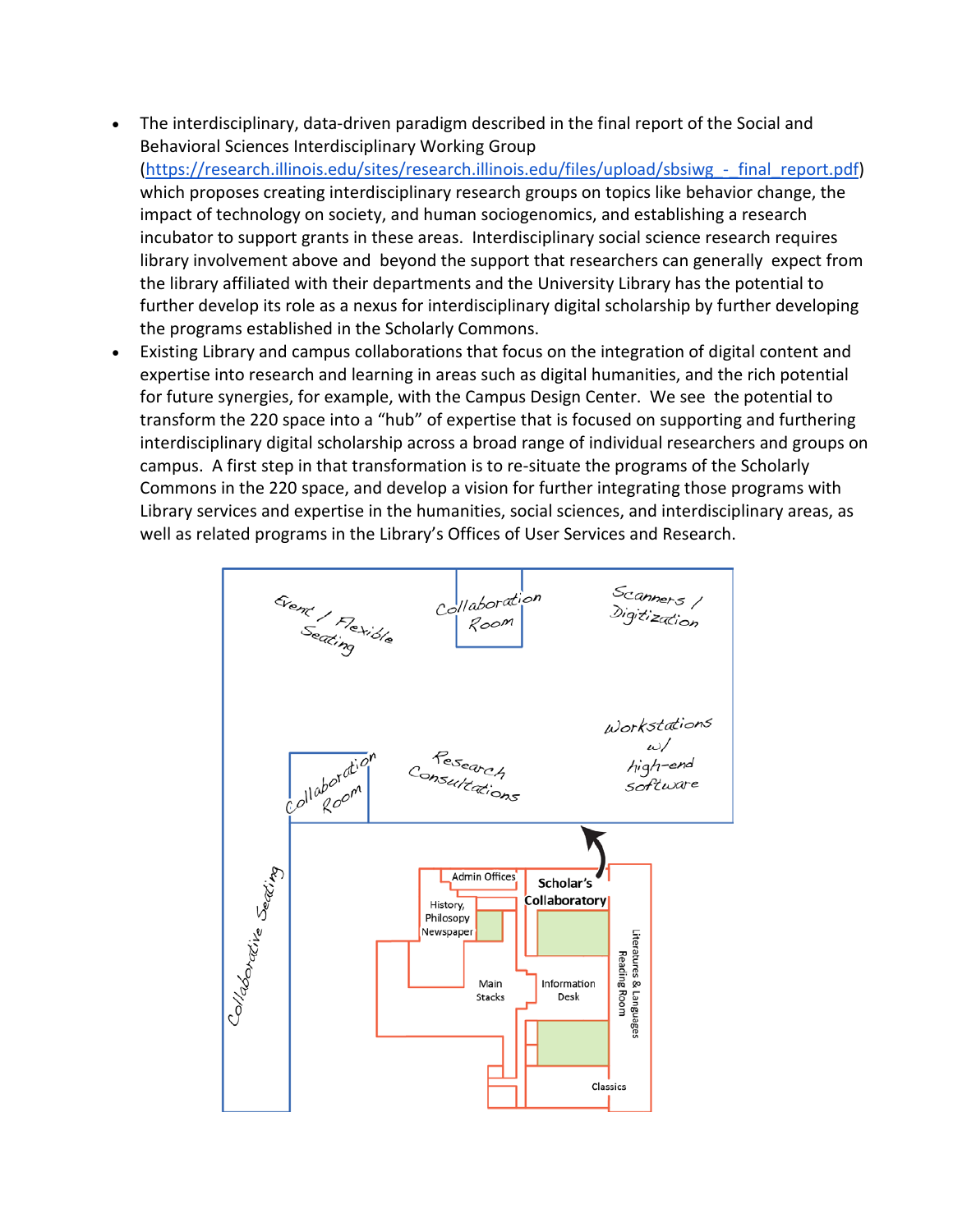With this context to guide us, the University Library, in consultation with the campus, seeks to create a collaboratory for learning and research that draws on the strengths of Library collections and subject liaison expertise and integrates related campus services to become an environment that develops and celebrates the rich scholarship of the humanities, social sciences, and related interdisciplinary communities. This Strategy and Planning Group will engage the Library and campus in brainstorming the ideas and strategy for developing this new construct.

## **CHARGE AND PLANNING PRINCIPLES**

The Strategy and Planning group is comprised of librarians from each of the humanities, social science, and international and area studies libraries in the Main Library, the Scholarly Commons and Research and Information Services, as well as representation from Research Data Services and Scholarly Communication and Publishing.

## **Building on the vision outline above, this group is being asked to:**

- Identify the services and programs that position the Scholarly Commons to position both existing and new digital scholarship services and programs in the Room 220 space, working in partnership with humanities, social science, and related disciplines. *The vision should focus on articulating service programs with a minimal or no resident staff footprint.*
	- Consider opportunities to further develop high-impact services like research consultations, instruction and scholarly support services related to scholarly communications and publishing, copyright and intellectual property, geospatial information, numeric and textual data use, visualization, digital humanities, digitization, usability, research data use, management, and curation.
	- Create spaces that foster and encourage team-based consultations and collaboration among librarians as well as researchers.
	- Identify the programmatic, space, and staffing needs involved in transitioning the Scholarly Commons and related programs from their current location in Room 306 to Room 220 (i.e., establish a service footprint in Room 220; initiate planning for Scholarly Commons and other Office of Research staff re-location needs).
- Recommend opportunities to deepen and expand specialized support for digitally intensive scholarship and the robust discovery and use of content and collections that supports individual research and classroom learning, both onsite and digitally.
	- Consider ways to expand programs in partnership with campus, integrate digital scholarship programs into humanities, social science, and interdisciplinary campus programs, and deepen connections throughout the Library focused on creating, managing, using, sharing and publishing research information.
	- Discuss and incorporate the recommendations and perspectives from the Library's Digital Humanities Assessment Task Force and identify inspirational models of digital scholarship centers from other institutions.
- Engage faculty, students, and administrators across campus in idea generation and promotion of this developing vision through events and conversations that are widely publicized within the campus community.